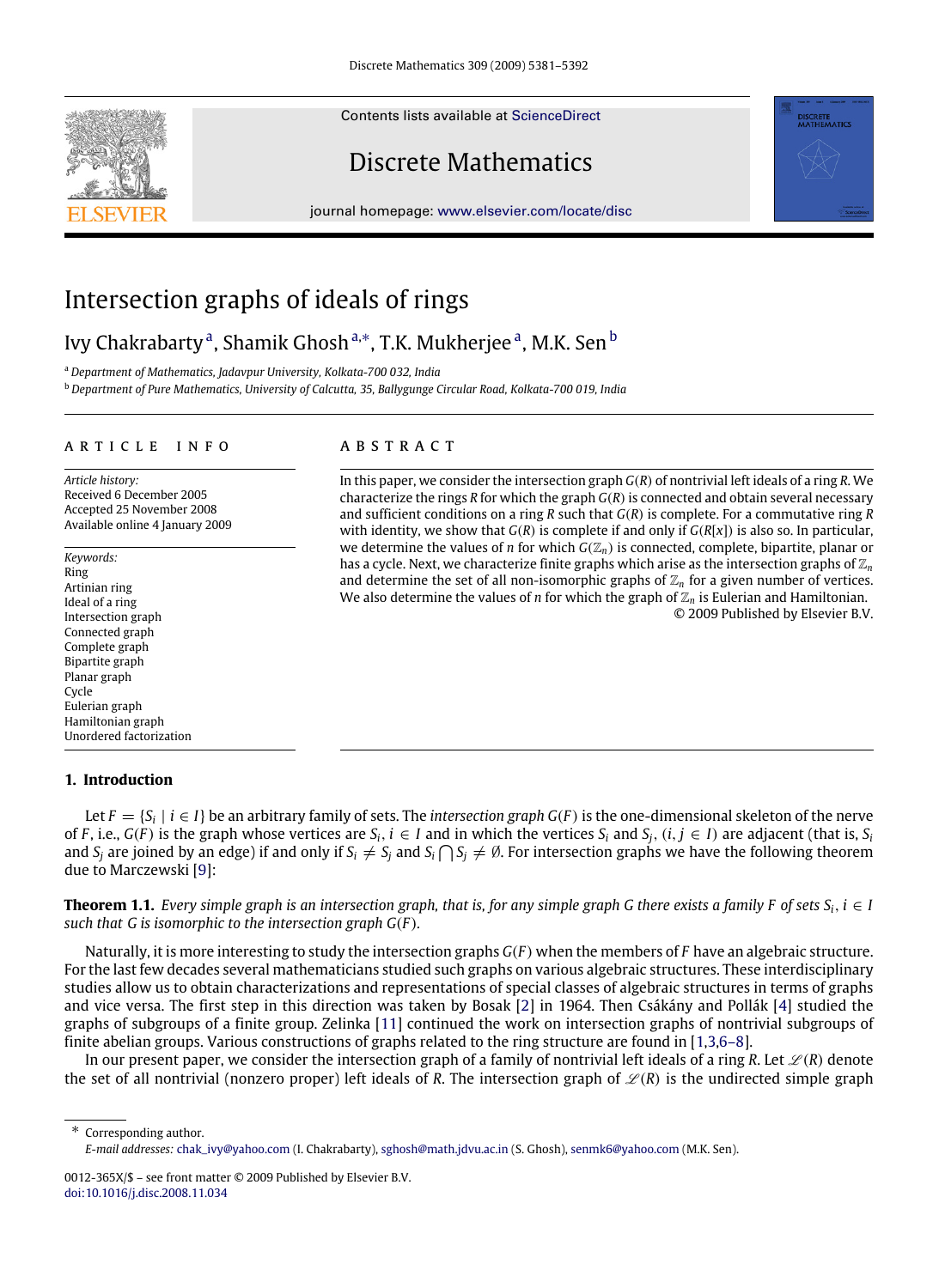(without loops and multiple edges) whose vertices are in a one-to-one correspondence with all nontrivial left ideals of *R* and two distinct vertices are joined by an edge if and only if the corresponding left ideals of *R* have a nontrivial (nonzero) intersection. For convenience, we denote this intersection graph by *G*(*R*) and if *I* be a nontrivial left ideal of *R* then the corresponding vertex  $v_I$  in  $G(R)$  is also denoted by *I*. Clearly the set of vertices is empty for left simple rings. Thus in the following we shall consider only the graphs *G*(*R*), where *R* is not left simple.

We characterize the rings *R* for which the graph *G*(*R*) is connected and obtain several necessary and sufficient conditions on a ring *R* so that *G*(*R*) is complete. One of these characterizations is obtained in terms of a certain class of rings *R* which generalize integral domains (cf. [Theorem 2.14\)](#page-3-0) and it is found that the same property carries over to the polynomial ring over *R*, as in the case of integral domains (cf. [Theorem 2.18\)](#page-4-0). In particular, we determine the values of *n* for which  $G(\mathbb{Z}_n)$  is connected, complete, bipartite, planar, Eulerian, Hamiltonian or has a cycle. We also characterize finite graphs which are the intersection graphs of  $\mathbb{Z}_n$  and determine the set of all non-isomorphic graphs of  $\mathbb{Z}_n$  for a given number of vertices. Finally it should be noted that since the structure of ideals of the ring Z*<sup>n</sup>* is same as that of the quotient ring of any principal ideal domain by a non-trivial ideal, most of the results of Sections [3–6](#page-4-1) can be extended to these rings. Moreover, it is interesting enough to find that every simple undirected graph is an induced subgraph of  $G(\mathbb{Z}_n)$  for some *n*.

We denote the set of all natural numbers, integers, rational numbers, non-negative integers by  $\mathbb{N},$   $\mathbb{Z},$   $\mathbb{Q},$   $\mathbb{Z}_0^+$  respectively. *Throughout the paper M denotes the set of all positive integers greater than one and which are not primes.*

#### **2. Connected and complete graphs** *G*(*R*)

Consider the ring  $\mathbb{Z}_n$  of integers modulo *n* for  $n \in M$ . We know that  $\mathbb{Z}_n$  is a principal ideal ring and each of these ideals is generated by  $\overline{m} \in \mathbb{Z}_n$  where *m* is a factor of *n*. For convenience, we denote this ideal by  $(m)$ . In the following we characterize the values of *n* for which  $G(\mathbb{Z}_n)$  is connected.

<span id="page-1-0"></span>**Theorem 2.1.** *Let*  $n \in M$ . The graph of  $\mathbb{Z}_n$  is disconnected if and only if  $n = pq$ , where p and q are distinct primes.

\n- (p) (q)
\n- Fig. 1. 
$$
n = pq
$$
.
\n- (p)
\n- Fig. 2.  $n = p^2$ .
\n

<span id="page-1-1"></span>**Proof.** Let  $n = pq$ , where p and q are distinct primes. Then  $\mathbb{Z}_n$  has only nontrivial ideals (p) and (q). Since (p, q) = 1, we have  $(p) \cap (q) = (pq) = (0)$ . So in the graph of  $\mathbb{Z}_n$ , the two vertices corresponding to the two ideals  $(p)$  and  $(q)$  are not adjacent. Since the graph of  $\mathbb{Z}_n$  has only these two vertices it follows that the graph is disconnected (see [Fig. 1\)](#page-1-0).

Conversely, let the graph of  $\mathbb{Z}_n$  be disconnected. To show that *n* is a product of two distinct primes, let  $n = p_1p_2 \dots p_k$ , where  $p_i$ 's are primes but may not be all distinct, for  $i = 1, 2, ..., k$ ,  $(k > 1)$ . Let  $k \geq 3$ ,  $I = (p_1)$  and *J* be any nontrivial ideal of  $\mathbb{Z}_n$ . Then  $J = (m)$ , where  $1 < m < n$ ,  $m \mid n$ .

*Case* 1: If  $p_1 \mid m$ , then  $J \subseteq I$  which implies  $I \cap J = J \neq (0)$ . Then the vertices of the graph of  $\mathbb{Z}_n$  corresponding to the two ideals *I* and *J* are adjacent.

*Case* 2: If  $p_1$  does not divide *m*, then for any prime factor *q* of *m*,  $(p_1, q) = 1$ . Since  $k \geq 3$ ,  $n > p_1q$ . Let  $K = (q)$ . Then  $I \cap K \neq (0)$  as  $\overline{p_1 q} \in I \cap K$ . But  $q \mid m$  and so  $\overline{m} \in (q) = K$  which implies  $K \cap J \neq (0)$ . Since I and K have nonzero intersection and *J* and *K* have nonzero intersection, the vertices of the graph of  $\mathbb{Z}_n$  corresponding to the ideals *I* and *J* are connected by a path. Now let *J* and *K* be two vertices. Then from the above two cases we find that both the vertices are connected to *I*. Hence the vertices *J* and *K* are connected. Therefore the graph is connected. So for  $k \geq 3$ , the graph of  $\mathbb{Z}_n$  is connected. Thus the only option left here is  $k=2$  and  $p_1\neq p_2$ , as the graph of  $\Z_{p^2}$  (where  $p$  is a prime) contains only a single point and hence connected (cf. [Fig. 2\)](#page-1-1). Therefore *n* is of the form *pq*, where *p* and *q* are distinct primes.  $\square$ 

We now find out conditions when the graph *G*(*R*) of an arbitrary ring *R* is connected.

**Example 2.2.** Let  $K_1$  and  $K_2$  be two fields. Consider the direct product  $K_1 \times K_2$  of these two fields. This direct product has only two nonzero proper ideals which are minimal. So the graph of this ring is disconnected.

**Example 2.3.** Consider the Klein's four group  $K_4 = \{0, a, b, c\}$ , where 0 is the identity,  $a + a = b + b = c + c = 0$  and  $a + b = b + a = c$ ,  $a + c = c + a = b$ ,  $b + c = c + b = a$ . Define a multiplication on this abelian group by  $x \cdot y = 0$ . Then *K*<sup>4</sup> becomes a null ring. This ring contains three nontrivial ideals {*a*, 0},{*b*, 0},{*c*, 0} which are minimal. Thus the graph of this ring is disconnected.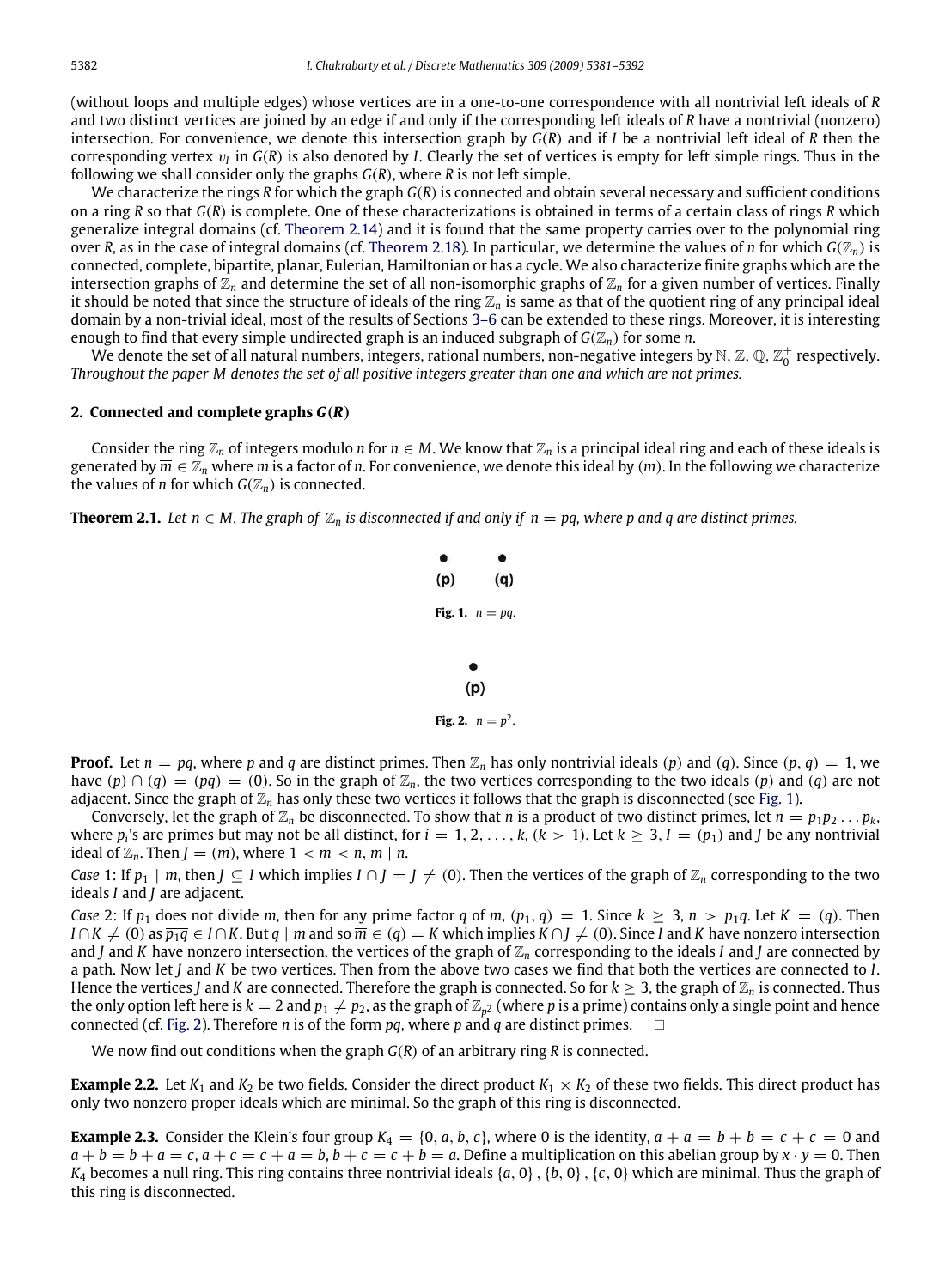<span id="page-2-0"></span>**Theorem 2.4.** *The intersection graph G*(*R*) *of a ring R is disconnected if and only if R contains at least two minimal left ideals and every nontrivial left ideal of R is minimal (as well as maximal).*

**Proof.** Let  $G(R)$  be a disconnected graph. Suppose,  $C_1, C_2, \ldots, C_k$  are components of  $G(R)$ . Because the graph is disconnected,  $k > 2$ . Let  $I \in C_1$  and  $I \in C_2$ . Hence there is no path between *I* and *J*. This implies that  $I \cap I = (0)$ . Suppose that  $I + I \neq R$ . Then *I* + *J* is a nontrivial left ideal of *R* such that *I*, *J* ⊆ *I* + *J*. Hence there is a path  $(I, I + J, J)$  from *I* to *J*. This contradicts our assumption that *I* and *J* are in different components. Hence  $I \cap J = (0)$  and  $I + J = R$ . We now show that *I* is a minimal left ideal of *R*. Let *A* be a left ideal of *R* such that  $(0) \neq A \subseteq I$ . Then the vertex *A* is adjacent to the vertex *I* and hence  $A \in C_1$ . This implies that *A* and *J* are not connected by a path. Hence arguing as above we have  $A + J = R$ . Let  $i \in I$ . Now  $i = a + j$ , where  $a \in A$ ,  $j \in I$ . Then  $i - a = j \in I \cap I = (0)$  and so  $i = a \in A$  which implies  $I \subseteq A$ , i.e.,  $A = I$ . Therefore I is a minimal left ideal of *R*. Moreover if there is any nontrivial left ideal *J* ⊇ *I*, then similarly one can show that *J* = *I*. Thus every member of *C*<sup>1</sup> is a minimal (as well as maximal) left ideal of *R*. Hence *R* contains at least two minimal left ideals and every nontrivial left ideal of *R* is minimal (as well as maximal). Converse part can be proved easily.  $\square$ 

It is interesting to note the following:

**Corollary 2.5.** For any graph  $G = G(R)$  of a ring R, whenever G is disconnected, it is a null graph (i.e., it has no edge).

Now we will see an application of the previous theorem in the following example.

**Example 2.6.** Let *R* be a ring of 2 × 2 matrices over an infinite field *K*. Then *R* has an infinite number of proper left ideals. In this ring

$$
I = \left\{ \begin{pmatrix} a & 0 \\ b & 0 \end{pmatrix}, \text{ where } a, b \in K \right\} \text{ and } J = \left\{ \begin{pmatrix} 0 & c \\ 0 & d \end{pmatrix}, \text{ where } c, d \in K \right\}
$$

are minimal left ideals. Also these two left ideals are maximal. There do not exist any path between these two left ideals. Hence the graph *G*(*R*) is disconnected. Then from the previous theorem it follows that every nontrivial left ideal of the ring *R* is minimal as well as maximal.

**Theorem 2.7.** *Let R be a commutative ring. Then the graph G*(*R*) *is disconnected if and only if R is a direct product of two simple commutative rings, i.e., R* =  $R_1 \times R_2$  *where each*  $R_i$  (*i* = 1, 2) *is either a field or a null ring with prime number of elements.* 

**Proof.** Let *R* be a commutative ring such that the graph *G*(*R*) is disconnected. Then by [Theorem 2.4,](#page-2-0) it follows that there are at least two maximal ideals *I* and *J* of *R* such that  $I \cap J = (0)$  and  $I + J = R$ . Then *R* is isomorphic to the direct product of simple commutative rings *R*/*I* and *R*/*J*.

Conversely, let  $R = R_1 \times R_2$  where each  $R_i$  ( $i = 1, 2$ ) is a simple commutative ring. If both  $R_1$  and  $R_2$  are fields, then *R* has only two nontrivial ideals, namely,  $I = R_1 \times \{0_{R_2}\}$  and  $J = \{0_{R_1}\} \times R_2$  where  $I \cap J = (0_R)$ . Hence  $R$  is disconnected. Suppose both *R*<sub>1</sub> and *R*<sub>2</sub> are null rings with prime number of elements. Let  $(R_1, +) \cong (\mathbb{Z}_p, +)$  and  $(R_2, +) \cong (\mathbb{Z}_q, +)$ , where *p*, *q* are prime numbers. If *p* and *q* are distinct, then  $(R, +) \cong (\mathbb{Z}_p \times \mathbb{Z}_q, +) \cong (\mathbb{Z}_{pq}, +)$  which has only two nontrivial subgroups, namely,  $(\bar{p})$  and  $(\bar{q})$ . These two subsets are also only nontrivial ideals of the null ring *R* which have zero intersection. Hence *R* is disconnected.

Next suppose  $p = q$ . In this case also ideals of R are precisely the subgroups of  $(R, +)$ . Now we know that the intersection graph of nontrivial subgroups of the abelian group ( $\mathbb{Z}_p \times \mathbb{Z}_p$ ,  $+$ ) is disconnected where all the vertices are isolated [\[11\]](#page-11-3). So *G*(*R*) is disconnected.

Finally, consider the case where  $R_1$  is a field and  $R_2$  is a null ring where  $(R_2, +) \cong (\mathbb{Z}_p, +)$  for some prime number *p*. It is a routine to verify that only nontrivial ideals of *R* are  $(0_{R_1})\times R_2$  and  $R_1\times(\bar 0)$ . Hence in this case also  $G(R)$  is disconnected.  $\hfill\Box$ 

**Corollary 2.8.** *Let R be a commutative ring with identity. Then the graph G*(*R*) *is disconnected if and only if R is a direct product of two fields.*

Next we characterize the values of *n* for which  $G(\mathbb{Z}_n)$  is complete.

**Theorem 2.9.** Let  $n \in M$ . The graph of  $\mathbb{Z}_n$  is complete if and only if  $n = p^m$ , where p is a prime number and  $m \in N$ ,  $(m > 1)$ .

**Proof.** Let  $n = p^m$  for some prime  $p$  and  $m \in \mathbb{N}$ ,  $(m > 1)$ . Then  $\mathbb{Z}_n$  has (nontrivial) ideals  $(p^i)$ , where  $i = 1, 2, \ldots, m-1$ . All of them contain the element  $\bar p^{m-1}$ . Therefore in the graph of  $\Z_n$  all vertices are adjacent to each other. Hence we get a complete graph.

Conversely, let  $G(\mathbb{Z}_n)$  be complete. Suppose  $n=p_1^{n_1}p_2^{n_2}\ldots p_m^{n_m}$ , where  $p_i$ 's are all distinct primes,  $n_i\in\mathbb{N}$  and  $m\geq 2$ . So  $(p_1^{n_1}) \cap (p_2^{n_2} \dots p_m^{n_m}) = (0)$ . Thus the graph of  $\mathbb{Z}_n$  cannot be complete. Hence  $m = 1$  and so  $n = p_1^{n_1}$ ,  $(n_1 > 1)$ , in which case the graph of  $\mathbb{Z}_n$  is complete, as we have shown above.  $\Box$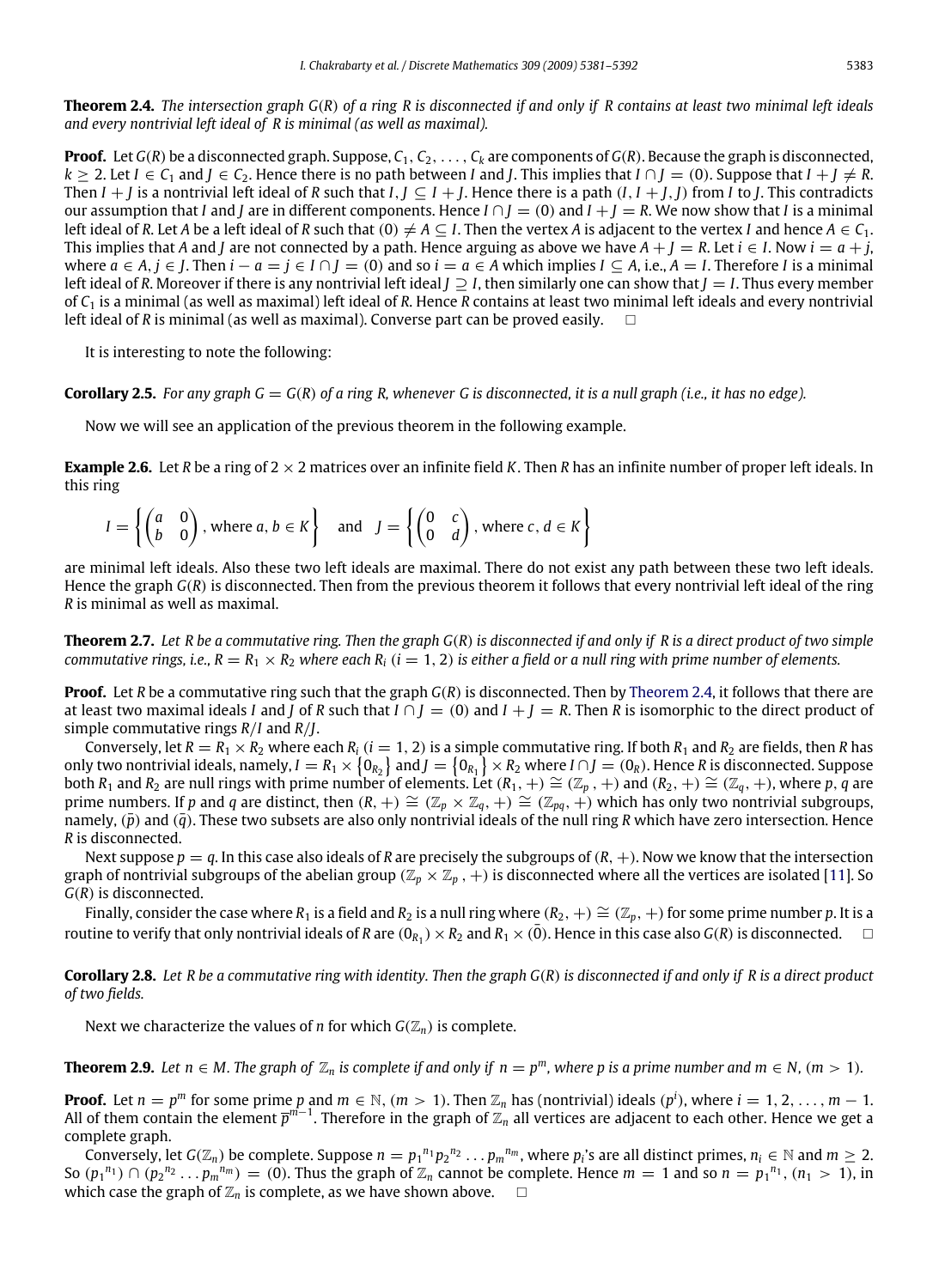We note that the intersection graph of the ring  $\mathbb Z$  of all integers is complete. In general, we have the following theorem:

#### **Theorem 2.10.** *The graph of an integral domain (but not a field) is complete.*

**Proof.** Let *R* be any integral domain which is not a field. Then in the graph of *R*, the vertex set is not empty. Let *I* and *J* be any two nontrivial ideals of *R*. Let  $a \in I$ ,  $b \in I$  where  $a, b \neq 0$ . Since *R* is an integral domain, we have  $ab \neq 0$ . So  $I \cap I \neq (0)$ as  $ab \in I \cap I$ . Hence the graph of *R* is complete.  $□$ 

Note that the converse of this result is not true. For example, the ring Z*<sup>p</sup>* <sup>4</sup> , where *p* is a prime number, is not an integral domain, but the corresponding intersection graph is complete. Note that it is an Artinian ring with only one minimal ideal. In fact, we obtain the following theorem:

#### **Theorem 2.11.** *The graph of a left Artinian ring R is complete if and only if R has a unique minimal left ideal.*

**Proof.** Let *R* be a left artinian ring which has a unique minimal left ideal, say *I*. Let *J* be a nonzero proper left ideal of *R*. Since *R* is left artinian, *J* contains a minimal left ideal *I*<sub>0</sub> of *R*. This implies that *I*<sub>0</sub> = *I*. Then *J* ⊇ *I*. Therefore for any nonzero proper *left ideal <i>J* of *R*, we have *J* ⊃ *I*. Now, let *J*<sub>1</sub>, *J*<sub>2</sub> be two nonzero proper left ideals of *R*. Therefore *J*<sub>1</sub> ⊃ *I*, *J*<sub>2</sub> ⊃ *I*, which gives  $J_1 \cap J_2 \supseteq I \neq (0)$ . Then the vertices of *G*(*R*) corresponding to  $J_1$  and  $J_2$  are adjacent. Hence *R* is complete.

Conversely, let *R* be a left artinian ring and the graph *G*(*R*) be complete. Because *R* is a left artinian ring, *R* has a minimal left ideal. We show that *R* has a unique minimal left ideal. If possible, let *I* and *J* be two distinct minimal left ideals of *R*, then  $I \cap I = (0)$ . So the vertices of *G*(*R*) corresponding to *I* and *J* are not adjacent which contradicts the fact that *G*(*R*) is complete. Therefore  $I = I$ . Hence *R* has a unique minimal left ideal.  $\Box$ 

It is interesting to note that if the ring *R* in the above theorem is commutative, then *R* also has a unique maximal ideal, i.e., *R* is a local ring and dim<sub>K</sub> (M<sub>1</sub>/M<sub>1</sub>) = 1, where M<sub>1</sub> is the unique maximal ideal of *R* and *K* is the residual field *R*/M<sub>1</sub>.

**Example 2.12.** Let *R* be the polynomial ring  $\mathbb{Q}[X]$  and *I* be the ideal generated by  $X^3$ . Then the quotient ring  $\mathbb{Q}[X]/I$  is an infinite Artinian ring with only one minimal ideal *J* where *J* is generated by *X* 2 . So *G*(*R*) is complete. The only maximal ideal, *M*<sub>1</sub> of *R* is (*X*). So *K*  $\cong$  ℚ and  $\dim_K (M_1/M_1^2) = \dim_Q ((X)/(X^2)) = 1$ .

**Example 2.13.** Consider the ring *R* of 2 × 2 matrices over an infinite field. We know that this ring *R* is a left Artinian ring. Because *R* has more than one minimal left ideal, this graph is not complete.

In the following theorem we characterize commutative rings *R* with identity for which *G*(*R*) is complete. Let *I* be an ideal of *R*. Then *I* is said to be *decomposable* if there exist ideals *J*, *K* of *R* such that  $I = I + K$  and  $I \cap K = (0)$ . The ideal *I* is said to be *indecomposable* if it is not decomposable.

**Theorem 2.14.** *Let R be a commutative ring with identity. Then the following conditions are equivalent:*

<span id="page-3-0"></span>(i) *G*(*R*) *is complete;*

(ii) *for any two ideals I*, *J* of *R*,  $I \cap I = (0)$  *implies*  $I = (0)$  *or*  $I = (0)$ ;

(iii) *for any a, b*  $\in$  *R,* (*a*)  $\cap$  (*b*) = (0) *implies a* = 0 *or b* = 0;

(iv) *every nonzero ideal of R is indecomposable.*

**Proof.** The proof for (i)  $\iff$  (ii) follows from definition of a complete graph and (ii)  $\implies$  (iii)  $\implies$  (ii) are obvious.  $\Box$ 

In this context, it is interesting to note that there are rings in which every nonzero principal ideals are indecomposable, but not all the nonzero ideals are so, i.e., the graphs of these rings are not complete.

**Example 2.[1](#page-3-1)5.** <sup>1</sup> Consider the ring  $R = \mathbb{Q}[X, Y]/((X, Y)^2)$ . In *R*, the ideal  $(X, Y) = (X) + (Y)$  and  $(X) \cap (Y) = (0)$ . But the non-trivial principal ideals, namely, the ones of the form  $(aX + bY)$  with  $(a, b) \neq (0, 0)$   $a, b \in \mathbb{Q}$  are indecomposable.

Now the condition (iii) is a generalization of that of an integral domain. We know that if a commutative ring *R* with identity is an integral domain, then the polynomial ring *R*[*x*] is also so. In the following we show that similar result holds for the above generalization also.

<span id="page-3-2"></span>**Lemma 2.16.** Let R be a commutative ring with identity such that  $G(R)$  is complete. Then for any  $a \in R \setminus \{0\}$  and  $f \in R[x] \setminus \{0\}$ ,  $(a) \cap (f) \neq (0)$ .

**Proof.** Let  $a \in R \setminus \{0\}$  and  $f = a_0 + a_1x + a_2x^2 + \cdots + a_nx^n \in R[x] \setminus \{0\}$ , where  $a_n \neq 0$ . Since  $G(R)$  is complete and  $a, a_n \neq 0$ , there exist  $\alpha_1, \beta_1 \in R$  such that  $c = a\alpha_1 = a_n\beta_1 \neq 0$ . Then  $f\beta_1 = a_0\beta_1 + a_1\beta_1x + a_2\beta_1x^2 + \cdots + cx^n \neq 0$ . Let *r* be the

<span id="page-3-1"></span><sup>1</sup> Suggested by the learned referee.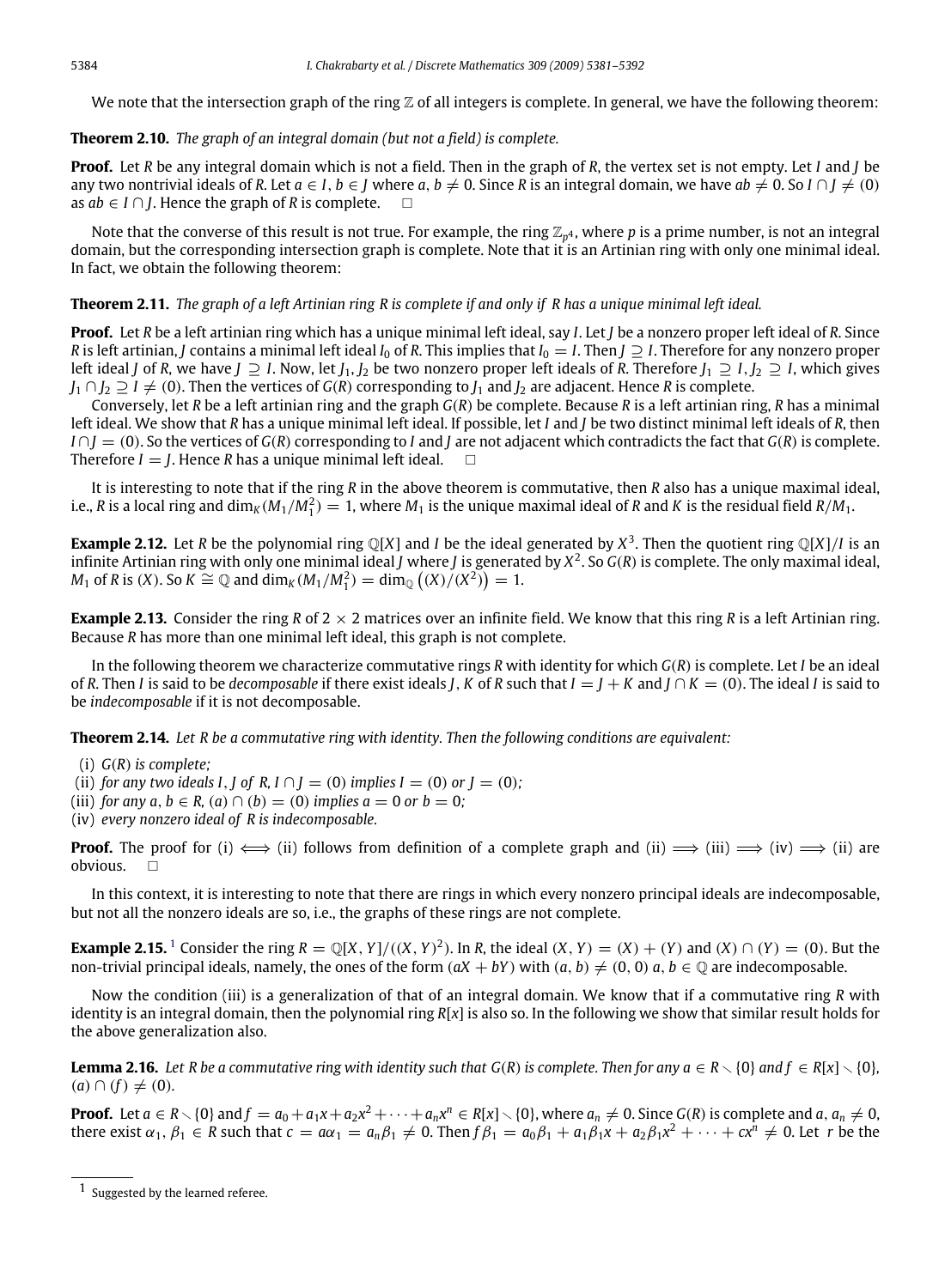highest nonnegative integer less than *n* such that  $a_r \beta_1 \neq 0$ . Then there are  $\alpha_2$ ,  $\beta_2 \in R$  such that  $c_2 = \alpha_2 = a_r \beta_1 \beta_2 \neq 0$ . So  $f\beta_1\beta_2=a_0\beta_1\beta_2+a_1\beta_1\beta_2$ x +  $a_2\beta_1\beta_2$ x<sup>2</sup> +  $\cdots$  +  $c_2$ x<sup>r</sup> +  $c\beta_2$ x<sup>n</sup> ≠ 0 as  $c_2$  ≠ 0. Note that both  $c_2$  and  $c\beta_2$  are multiples of  $c.$ We repeat this process until we get  $f\beta=\sum\lambda_i x^{r_i}\neq 0$  for some  $\beta\in R$ , where  $c\mid\lambda_i$  for each *i*. Thus  $f\beta\in(a)\cap(f)$  as  $a\mid c$ and so we have  $(a) \cap (f) \neq (0)$ . □

<span id="page-4-3"></span>**Lemma 2.17.** Let R be a commutative ring with identity such that  $G(R)$  is complete. Suppose  $m \ge n$  be two positive integers such *that*  $(f) \cap (g) \neq (0)$  *for any two nonzero polynomials in*  $R[x]$  *with* deg  $f \leq m$  *and* deg  $g \leq n$  *m* and deg  $g \leq n$ . Then  $(f) \cap (g) \neq (0)$  *for any two nonzero polynomials in*  $R[x]$  *with* deg  $f = m$  *and* deg  $g = n$ .

**Proof.** Let  $f = a_0 + a_1x + a_2x^2 + \cdots + a_mx^m$ ,  $g = b_0 + b_1x + b_2x^2 + \cdots + b_nx^n \in R[x]$ , where  $a_m, b_n \neq 0$ . Now there exist  $\alpha,\,\beta\in R$  such that  $c=a_m\alpha=b_n\beta\neq0.$  Then  $f\alpha, g\beta\in R[x]\smallsetminus\{0\}$  such that both of them have the same leading coefficient, c. If  $f\alpha=g\beta x^{m-n}$ , then we are done. Otherwise  $f\alpha-g\beta x^{m-n}\neq 0$  and deg( $f\alpha-g\beta x^{m-n})< m$ . Thus by hypothesis, there are  $h_1, h_2 \in R[x]$  such that

$$
(f\alpha - g\beta x^{m-n})h_1 = g\beta h_2 \neq 0.
$$

This implies  $f \alpha h_1 = g \beta (x^{m-n}h_1 + h_2)$ . Now if  $f \alpha h_1 \neq 0$ , then  $0 \neq f \alpha h_1 = g \beta (x^{m-n}h_1 + h_2) \in (f) \cap (g)$ . Otherwise let  $f\alpha h_1=0$ . Then  $g\beta x^{m-n}h_1\neq 0$ , as  $(f\alpha-g\beta x^{m-n})h_1\neq 0$ , which implies  $g\beta h_1\neq 0$ . We remove all the terms t from *h*<sub>1</sub> for which  $f \alpha t = g \beta t = 0$ . Let the reduced polynomial be *h*<sub>3</sub> and still we have  $f \alpha h_3 = 0$  and  $g \beta h_3 \neq 0$ . Let  $\lambda$  be the leading coefficient of  $h_3$ . Then  $c\lambda = 0$  as  $f \alpha h_3 = 0$ . Now if  $f \alpha \lambda = 0$ , then since  $h_3$  is reduced, we certainly have  $g \beta \lambda \neq 0$ . But deg( $g\beta\lambda$ ) < *n*, as  $c\lambda = 0$ . Then there exist  $h_4$ ,  $h_5 \in R[x]$  such that  $f\alpha h_4 = g\beta\lambda h_5 \neq 0$ . Otherwise  $f\alpha\lambda \neq 0$ . Then  $deg(f \alpha \lambda)$  < *m* (as  $c \lambda = 0$ ). So there exist  $h_6, h_7 \in R[x]$  such that  $f \alpha \lambda h_6 = g \beta h_7 \neq 0$ . Thus in either case, we have  $(f) \cap (g) \neq (0)$ , as required.  $\square$ 

<span id="page-4-0"></span>**Theorem 2.18.** *Let R be a commutative ring with identity. Then G*(*R*) *is complete if and only if G*(*R*[*x*]) *is complete.*

**Proof.** Let *R* be a commutative ring with identity such that  $G(R)$  is complete. Let  $f, g \in R[x] \setminus \{0\}$  with deg  $f = m$  and  $\deg g = n$ . We show that

$$
(f) \cap (g) \neq (0). \tag{1}
$$

Consider the set  $N \times N$ . It is easy to verify that  $N \times N$  is well-ordered with the lexicographic ordering which is defined by

$$
(a, b) \leqslant (c, d)
$$
 if and only if either  $a \leqslant c$  or  $a = c, b \leqslant d$ .

We show that [\(1\)](#page-4-2) is true for all  $(m, n) \in \mathbb{N} \times \mathbb{N}$  by transfinite induction. By [Lemma 2.16,](#page-3-2) (1) is true for  $(m, n) = (0, 0)$ . Now let [\(1\)](#page-4-2) be true for any  $(m, n) < (r, s)$ . We show that (1) also holds for  $(m, n) = (r, s)$ . Now by induction hypothesis we have [\(1\)](#page-4-2) is true for all  $m < r, n \leq s$  and  $m \leq r, n < s$ . Then by [Lemma 2.17,](#page-4-3) (1) is true for  $m = r, n = s$ . This completes the induction and proves that [\(1\)](#page-4-2) is true for arbitrary  $(m, n) \in \mathbb{N} \times \mathbb{N}$ .

Conversely, let *R* be a commutative ring with identity such that  $G(R[x])$  is complete. Let  $a, b \in R \setminus \{0\}$ . Since  $G(R[x])$  is complete, we have  $h_1, h_2 \in R[x]$  such that  $ah_1 = bh_2 \neq 0$ . We remove all the terms *t* from  $h_1$  so that  $at = 0$  as well as remove all the terms τ from *h*<sub>2</sub> so that *bτ* = 0. Let *h*<sub>3</sub> and *h*<sub>4</sub> be obtained from *h*<sub>1</sub> and *h*<sub>2</sub> respectively after such reduction. Then  $ah_3 = bh_4 \neq 0$ . Let  $\alpha$  and  $\beta$  be the leading coefficients of  $h_3$  and  $h_4$  respectively. Since  $h_3$  and  $h_4$  are reduced, we have  $a\alpha = b\beta \neq 0$ . Thus  $(a) \cap (b) \neq (0)$  in *R*. Therefore  $G(R)$  is complete.  $\square$ 

#### <span id="page-4-1"></span>**3. Bipartition and planarity condition of**  $G(\mathbb{Z}_n)$

In this section we consider the problem of characterizing rings  $\mathbb{Z}_n$  for which intersection graphs of  $\mathbb{Z}_n$  are bipartite or planar.

<span id="page-4-4"></span>**Lemma 3.1.** Let  $n \in M$ . The graph of  $\mathbb{Z}_n$  contains a cycle (of length 3) if  $n = p^4$ ,  $p^2q$  or pqr, where p, q, r are distinct primes.



<span id="page-4-2"></span>**Fig. 3.**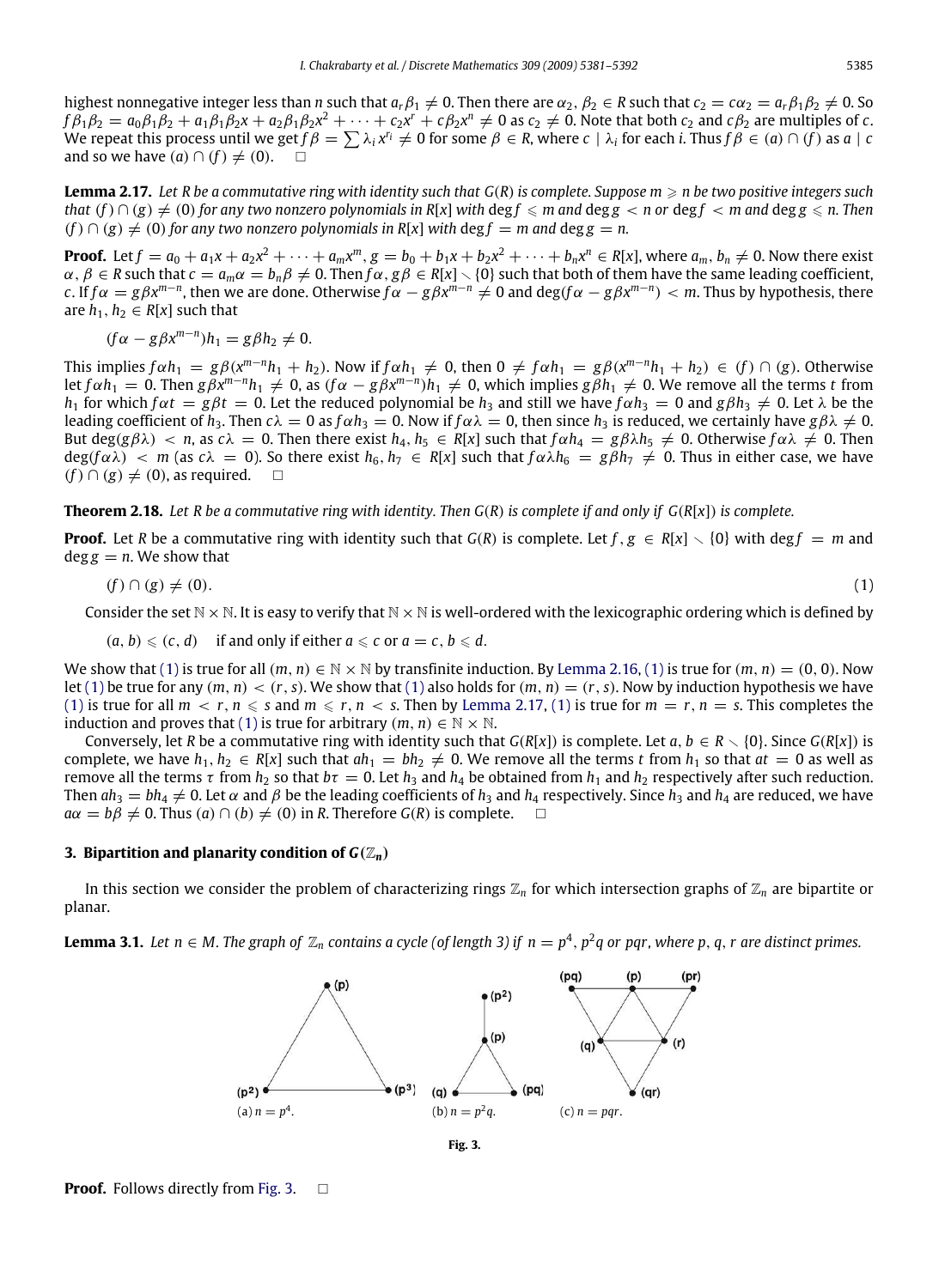<span id="page-5-0"></span>**Theorem 3.2.** Let  $n \in M$ . The graph of  $\mathbb{Z}_n$  has a cycle if and only if  $n = mt$ , where  $m = p^4$ ,  $p^2q$  or pqr, p, q, r are distinct *primes and*  $t \in \mathbb{N}$ *.* 



**Proof.** Let  $n = mt$ , where  $m = p^4$ ,  $p^2q$  or  $pqr$ ,  $p$ ,  $q$ ,  $r$  are distinct primes and  $t$  is any positive integer. Then the graph of  $\mathbb{Z}_n$ will contain a subgraph isomorphic to  $\mathbb{Z}_m$ . Then by the above lemma the graph of  $\mathbb{Z}_n$  contains a cycle.

Conversely, suppose that the graph of  $\mathbb{Z}_n$  contains a cycle. Let  $n=p_1p_2\ldots p_k$ ,  $(k>1)$ , where  $p_i$ 's are prime numbers but may not be all distinct. For  $k < 3$ , the number of vertices of  $G(Z_n)$  is less than 3. Hence it cannot contain a cycle. Let  $k = 3$ . Then  $n$  is of the form  $p^3$ ,  $p^2q$  or  $pqr$ , where  $p,q,r$  are distinct primes. If  $n=p^3$ , then the graph of  $\mathbb{Z}_n$  has only two vertices and so it does not contain any cycle (cf. [Fig. 4\)](#page-5-0). In other two cases graphs of  $\mathbb{Z}_n$  contain cycles and satisfy the required condition. If  $k\geq 4$ , then  $n$  is always a multiple of  $m$ , where  $m=p^4,$   $p^2q$  or  $pqr$  for some distinct primes  $p,$   $q,$   $r.$  Hence the result follows.  $\Box$ 

**Corollary 3.3.** Let  $n \in M$ . The graph of  $\mathbb{Z}_n$  does not contain a cycle if and only if  $n = p^2$ , pq or  $p^3$ , where p and q are distinct *primes. In all other cases, it contains a cycle of length 3.*

The above corollary has an important consequence. Since we know [\[10\]](#page-11-7) that a simple graph is bipartite if and only if it has no odd cycle, we immediately have the following result:

**Theorem 3.4.** Let  $n \in M$ . The graph of  $\mathbb{Z}_n$  is bipartite if and only if  $n=p$ q or  $p^3$ , where p and q are distinct primes.

<span id="page-5-2"></span>In the following we determine the values of *n* for which  $G(\mathbb{Z}_n)$  is planar.

<span id="page-5-1"></span>**Lemma 3.5.** Let  $n \in M$ . The graph of  $\mathbb{Z}_n$  is planar if  $n = p^5$ ,  $p^2q$  or pqr, where p, q and r are distinct primes.



**Proof.** Follows directly from [Figs. 3\(](#page-4-4)b), (c) and [5.](#page-5-1)  $\Box$ 

<span id="page-5-4"></span>**Corollary 3.6.** Let  $n \in M$ . The graph of  $\mathbb{Z}_n$  is planar if  $n = p_1p_2 \ldots p_k$ ,  $1 < k \leq 3$ , where each  $p_i$  is a prime number (may not *be all distinct).*

**Proof.** Since any graph of  $\mathbb{Z}_n$  for  $n = p_1p_2\ldots p_k$  (where  $1 < k \leq 3$  and each  $p_i$  is prime) is isomorphic to a subgraph of any one of the three graphs of [Lemma 3.5,](#page-5-2) the result follows.

<span id="page-5-3"></span>**Lemma 3.7.** Let  $n \in M$ . The graph of  $\mathbb{Z}_n$  is non-planar if  $n = p^3q$ ,  $p^2q^2$ ,  $p^2q$ r or pqrs, where p, q, r, s are distinct primes.

**Proof.** The subgraph shown in [Fig. 6\(](#page-6-0)a) is contained in graphs of  $\mathbb{Z}_n$  for  $n=p^3q$ ,  $p^2q^2$ ,  $p^2qr$ , whereas Fig. 6(b) is a subgraph of  $\mathbb{Z}_{pqrs}$  (p, q, r, s are distinct primes). Both subgraphs are isomorphic to  $K_5$  and hence they are non-planar.

<span id="page-5-5"></span>**Corollary 3.8.** Let  $n \in M$ . The graph of  $\mathbb{Z}_n$  is non-planar if  $n = p_1p_2...p_k$ , where  $k \geq 5$  and each  $p_i$  is prime (may not be all *distinct*), unless  $k = 5$  *and*  $p_1 = p_2 = \cdots = p_5$ .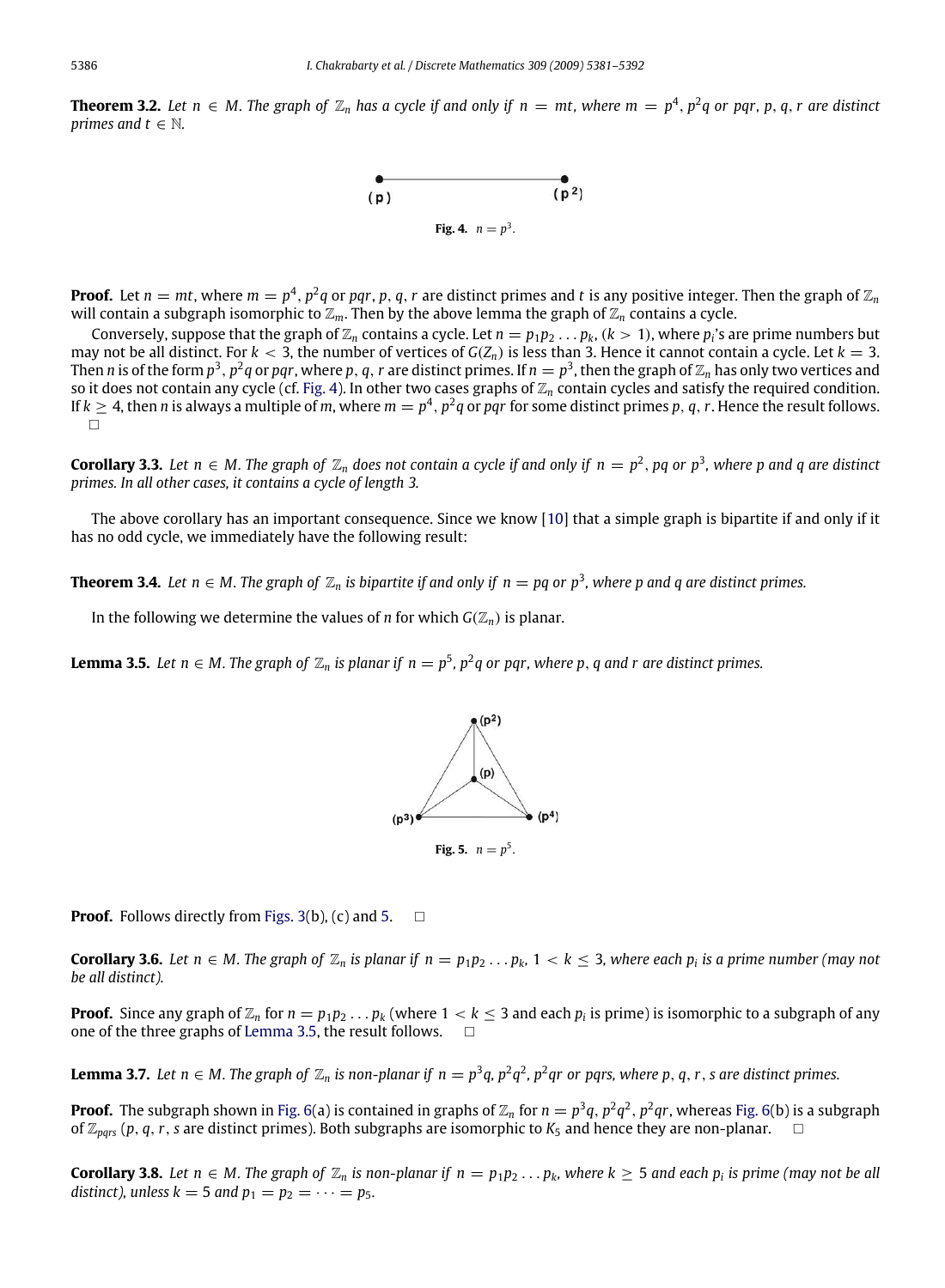<span id="page-6-0"></span>

**Proof.** Let  $k=5$ , but n is not of the form  $p^5$  (where p is prime). Then n is one of the following forms:  $p^4q$ ,  $p^3q^2$ ,  $p^3q$ r,  $p^2q^2r$ , *p* 2 *qrs* or *pqrst*, where *p*, *q*,*r*, *s*, *t* are distinct primes. But all of them are multiples of some of the forms of *n* described in [Lemma 3.7.](#page-5-3) Thus graphs of  $\mathbb{Z}_n$  for these values of *n* contain  $K_5$  as a subgraph and hence they are non-planar. If  $k > 5$ , then *n* is either a multiple of some of the forms of *n* described in [Lemma 3.7](#page-5-3) or *n* is a multiple of *p* 6 , in which case also the graph of  $\mathbb{Z}_n$  contains  $K_5$ , as the graph of  $\mathbb{Z}_{p^6}$  is  $K_5$ .  $\hfill\Box$ 

**Theorem 3.9.** Let  $n\in M$ . The graph of  $\mathbb{Z}_n$  is planar if and only if  $n$  is one of the forms:  $p^i$  (2  $\leqslant$  i  $\leqslant$  5), pq, p $^2$ q, pqr, where p, q, r *are distinct primes.*

**Proof.** Follows immediately from [Lemma 3.5,](#page-5-2) [Corollary 3.6,](#page-5-4) [Lemma 3.7](#page-5-3) and [Corollary 3.8.](#page-5-5)  $\Box$ 

#### **4. Counting principles**

In the following we wish to count degrees of vertices of the graph  $G = G(\mathbb{Z}_n)$  of the ring  $\mathbb{Z}_n$  for any natural number  $n \in M$ . Let  $T_n$  be the total number of vertices of *G*. Then  $T_n$  is the number of nonzero proper ideals of  $\mathbb{Z}_n$ . We know that  $\mathbb{Z}_n$  is a principal ideal ring and each of these ideals is generated by  $\overline{m} \in \mathbb{Z}_n$  where *m* is a factor of *n*, except 1 and *n* itself. For convenience, as before, we denote the ideal  $(\overline{m})$  by  $(m)$  and  $T_n$  by T. Let  $n=p_1^{n_1}p_2^{n_2}\cdots p_m^{n_m}\in M$ , where  $m, n_j\in\mathbb{N}$ ,  $(m, n_1)\neq(1, 1)$ ,  $p_j$  are distinct primes  $(j = 1, 2, \ldots, m)$ . Then

<span id="page-6-2"></span>
$$
T = (n_1 + 1)(n_2 + 1) \cdots (n_m + 1) - 2. \tag{2}
$$

Let  $I=(p_1^{n_1}p_2^{n_2}\cdots p_k^{n_k}p_{k+1}^{i_{k+1}}\cdots p_m^{i_m})$  be a nonzero proper ideal of  $\mathbb{Z}_n$ , where  $0\ \leqslant\ k\ <\ m, 0\ \leqslant\ i_j\ <\ n_j, i_j\ \in\ \mathbb{Z}, j=1$  $k + 1, k + 2, \ldots, m$  (provided in the case  $k = 0$ , not all  $i_j$  are zero).

Let us count the degree of the vertex v*<sup>I</sup>* of *G* corresponding to the ideal *I* of Z*n*. Now any vertex corresponding to the ideal  $J \neq I$ , which is not adjacent to  $v_I$  must contain the factor  $p_{k+1}^{m_{k+1}}\cdots p_m^{n_m}$ . So the total number of such vertices is one less than the total number of factors of  $p_1^{n_1} p_2^{n_2} \cdots p_k^{n_k}$ , i.e.,

 $(n_1 + 1)(n_2 + 1) \cdots (n_k + 1) - 1.$ 

Note that the term  $-1$  is coming due to the fact that the ideal

$$
(p_1^{n_1}p_2^{n_2}\cdots p_k^{n_k}p_{k+1}^{n_{k+1}}\cdots p_m^{n_m})=(n)=(0).
$$

Also the vertex  $v_I$  is not adjacent to itself. So if  $N$  is the number of vertices of  $G$  which are not adjacent to  $v_I$ , then

$$
N_l = \begin{cases} (n_1 + 1)(n_2 + 1) \cdots (n_k + 1), & \text{if } k \neq 0; \\ 1, & \text{if } k = 0. \end{cases} \tag{3}
$$

Therefore the degree  $d_I$  of the vertex  $v_I$  is given by

$$
d_I = T - N_I. \tag{4}
$$

Now when  $N_l=1$ ,  $k=0$ . Then  $I$  is of the form  $(p_1^{i_1}p_2^{i_2}\cdots p_m^{i_m})$ , where  $0\leqslant i_j< n_j,$   $i_j\in \mathbb{Z}, j=1,2,\ldots,m$ , (but not all  $i_j=0$ , in which case  $I = (1) = \mathbb{Z}_n$ . Therefore the number of vertices of degree  $T - 1$  is

$$
n_1 n_2 \dots n_m - 1. \tag{5}
$$

In general, the number of vertices of degree  $T - (n_{r_1} + 1)(n_{r_2} + 1) \cdots (n_{r_s} + 1)$ ,  $(r_i \in \{1, 2, \ldots, m\}$ ,  $i = 1, 2, \ldots, s$ ,  $0 < s < m$ ) is

<span id="page-6-1"></span>
$$
\prod_{\substack{r=1 \ r \notin \{r_1, r_2, \dots, r_s\}}}^m n_r. \tag{6}
$$

Let us explain how to calculate the total number of vertices of *G* of a given degree, say *d*. Let ν*<sup>d</sup>* be the total number of vertices of *G* of degree *d*. Clearly *d* must be less than *T* .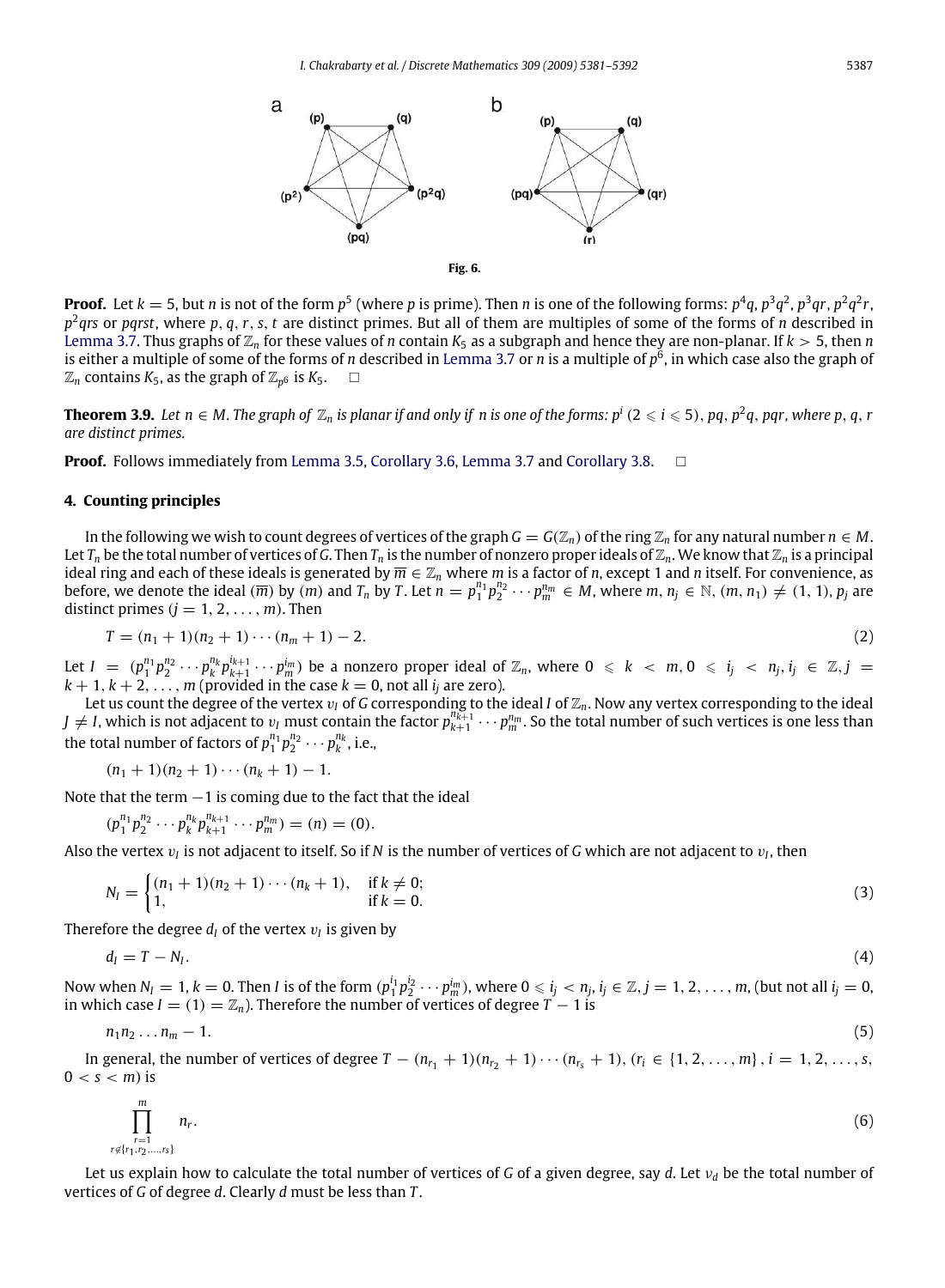*Step* I: If  $d = T - 1$ , then  $v_d = n_1 n_2 ... n_m - 1$ .

*Step* II: For  $d < T - 1$ , factorize  $T - d$  by means of factors in the collection  $\{n_i + 1 \mid i = 1, 2, \ldots, m\}$ . For each such factorization  $T - d = (n_{r_1} + 1)(n_{r_2} + 1) \cdots (n_{r_s} + 1), (r_i \in \{1, 2, ..., m\}, i = 1, 2, ..., s, 0 < s < m)$ , compute the product given by [\(6\).](#page-6-1) If no such factorization is found, then  $v_d = 0$ .

*Step* III: Add all the products obtained in step II to get the value of ν*d*.

**Example 4.1.** Let us consider the graph *G* of the ring  $\mathbb{Z}_{pqr}$ , where *p*, *q*, *r* are distinct prime numbers (cf. [Fig. 3\(](#page-4-4)c)). Now  $n_1 = n_2 = n_3 = 1$  and so  $T = 6$ . Let  $I = (p)$ . Then  $N_I = 2$  and so  $d_I = T - N_I = 4$ . Similarly,  $d_{(q)} = d_{(r)} = 4$ . Again for  $J = (pq)$ ,  $N_J = 4$ . Hence  $d_J = 2$ . Likewise  $d_{(qr)} = d_{(pr)} = 2$ . On the other hand, the possible values of *N* are 1, 1 + 1, (1 + 1)(1 + 1), i.e., 1, 2 or 4. Thus possible degrees of vertices of *G* are 6 − 1, 6 − 2, 6 − 4, i.e., 5, 4 or 2. Now the number of vertices of degree 5, 4 and 2 are respectively,  $n_1n_2n_3 - 1 = 0$ ,  $n_2n_3 + n_3n_1 + n_1n_2 = 3$ ,  $n_3 + n_2 + n_1 = 3$ . Thus *G* is a graph of 6 vertices of which 3 are of degree 4 and the other 3 are of degree 2.

Now let us calculate the number of edges of the graph  $G = G(\mathbb{Z}_n)$ . Let *e* be the total number of edges of *G*. We know that 2*e* is the sum of degrees of all vertices of *G*. Thus it follows from [\(6\)](#page-6-1) that

2e = {(
$$
T - 1
$$
)( $n_1n_2 \cdots n_m - 1$ )} + {( $T - (n_1 + 1)$ ) $n_2n_3 \cdots n_m + (T - (n_2 + 1)) n_1n_3 \cdots n_m$   
\n+  $\cdots + (T - (n_m + 1)) n_1n_2 \cdots n_{m-1}$ }  
\n+ {( $T - (n_1 + 1)(n_2 + 1)$ ) $n_3n_4 \cdots n_m + (T - (n_1 + 1)(n_3 + 1))n_2n_4 \cdots n_m$   
\n+  $\cdots + (T - (n_{m-1} + 1)(n_m + 1)) n_1n_2 \cdots n_{m-2}$ }  
\n+  $\cdots + (T - (n_1 + 1)(n_2 + 1) \cdots (n_{m-1} + 1)) n_m + (T - (n_1 + 1)(n_2 + 1) \cdots (n_{m-2} + 1)(n_m + 1)) n_{m-1}$   
\n+  $\cdots + (T - (n_2 + 1) \cdots (n_m + 1)) n_1$ }  
\n= 1 -  $T + T$  {  $n_1n_2 \cdots n_m + (n_2n_3 \cdots n_m + n_1n_3 \cdots n_m + \cdots + n_1n_2 \cdots n_{m-1})$   
\n+  $(n_3n_4 \cdots n_m + n_2n_4 \cdots n_m + \cdots + n_1n_2 \cdots n_{m-2}) + \cdots + (n_m + n_{m-1} + \cdots + n_1)$ }  
\n-  $\{n_1n_2 \cdots n_m + (n_1 + 1)n_2 \cdots n_m + n_1(n_2 + 1)n_3 \cdots n_m + \cdots + n_1n_2 \cdots n_{m-1}(n_m + 1)$   
\n+  $(n_1 + 1)(n_2 + 1)n_3 \cdots n_m + (n_1 + 1)n_2(n_3 + 1)n_4 \cdots n_m + n_1 \cdots n_{m-2}(n_{m-1} + 1)(n_m + 1)$   
\n+  $\cdots + (n_1 + 1)(n_2 + 1) \cdots (n_{m-1} + 1)n_m + \cdots + n_1n_2 + 1)(n_3 + 1) \cdots (n_m +$ 

where  $t$  is the total number of vertices of the graph  $G(\mathbb{Z}_{n^2})$ .

Let us denote the number of vertices and edges of  $G = G(\mathbb{Z}_n)$  by  $T_n$  and  $e_n$  respectively. Then

$$
2e_n = 1 + T_n + T_n^2 - T_{n^2}.
$$
\n(7)

So we get that

$$
e_n = \binom{T_n}{2} - \frac{1}{2} (T_{n^2} - 2T_n - 1).
$$
 (8)

It is interesting to note that the maximum possible edges of *G* is  ${r_n\choose 2}$  (when it is complete) and so  $T_{n^2}-2T_n-1\geqslant 0.$ Thus we obtain the following inequality:

$$
T_{n^2} > 2T_n. \tag{9}
$$

**Example 4.2.** Consider the graph  $G = G(\mathbb{Z}_n)$  for  $n = p^2qr$ , where p, q, r are distinct prime numbers. In this case  $T_n = (2 + 1)(1 + 1)(1 + 1) - 2 = 10$  and  $T_{n^2} = (4 + 1)(2 + 1)(2 + 1) - 2 = 43$ . So the total number of edges in  $G$  is  $\frac{1}{2}(1 + 10 + 10^2 - 43) = 34$ .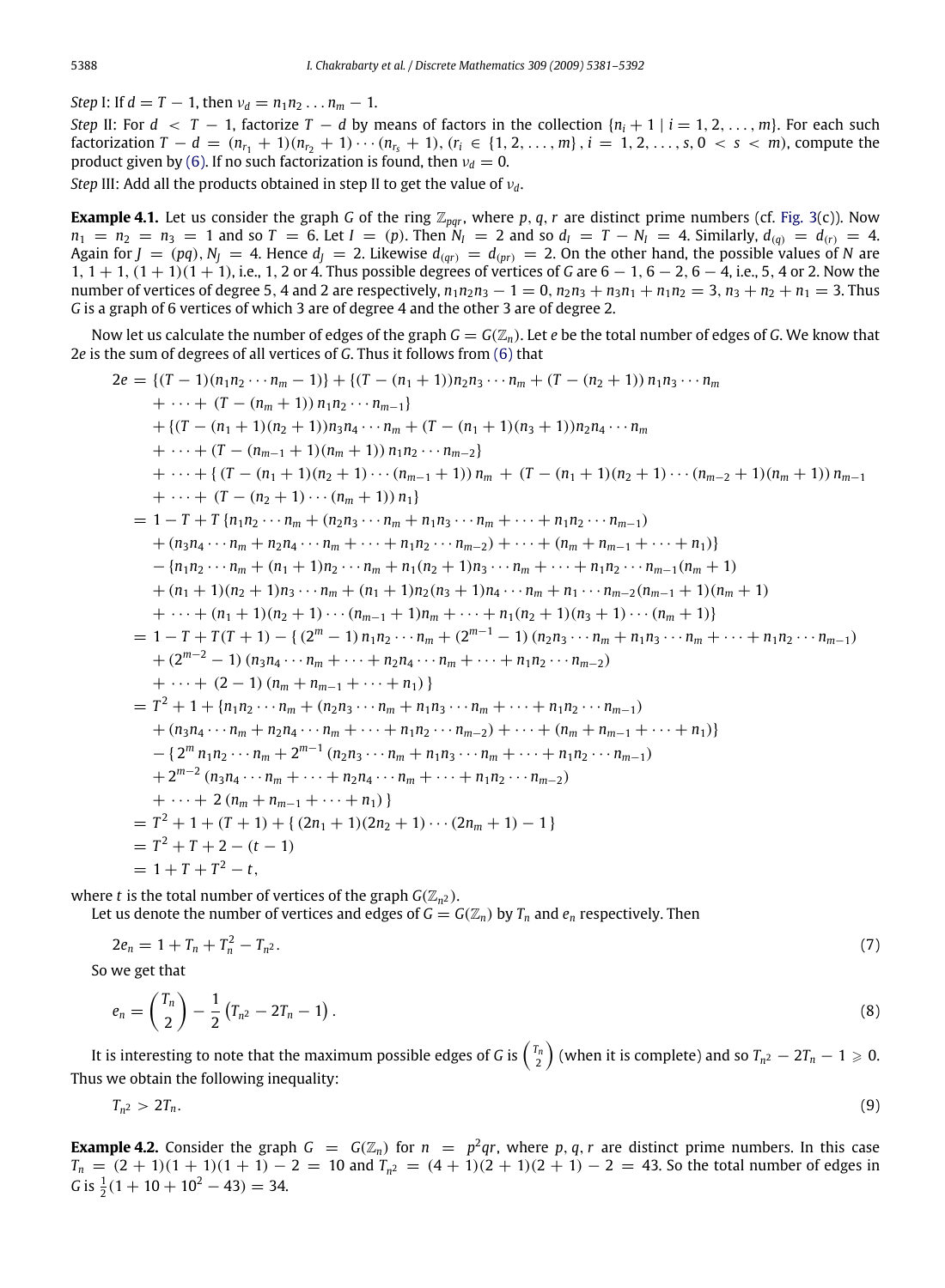#### **5. Characterization of Eulerian and Hamiltonian graphs**

Now we apply the above results to characterize the values of *n* for which graphs of  $\mathbb{Z}_n$  are Eulerian. We know [\[10\]](#page-11-7) that a simple connected graph *G* is Eulerian if and only if every vertex of *G* is of even degree.

**Theorem 5.1.** Let  $n\in M$ . Then the graph of  $\mathbb{Z}_n$  is Eulerian if and only if  $n=p_1p_2\ldots p_m$  or  $n=p_1^{n_1}p_2^{n_2}\ldots p_m^{n_m}$ , where each *n*<sub>*i*</sub> is even ( $n_i \in \mathbb{N}$ ,  $i = 1, 2, ..., m$ ) and  $p_i$ 's are distinct primes.

**Proof.** Case 1: Let  $n = p_1p_2...p_m$ , where  $p_i$ 's are distinct primes. Then *T*, the total number of vertices of  $G = G(\mathbb{Z}_n)$  is  $(1 + 1)(1 + 1)...(1 + 1) - 2 = 2<sup>m</sup> - 2$ . Let  $I = (p_{i_1}p_{i_2}...p_{i_k})$ ,  $(i_j \in \{1, 2, ..., m\}, j = 1, 2, ..., k, 0 < k < m)$ , be any nonzero proper ideal of  $\mathbb{Z}_n$ . Then  $N_I = (1 + 1)(1 + 1) \dots (1 + 1) = 2^k$ . Hence  $d_I = T - N_I = 2^m - 2 - 2^k$  which is even. Thus *G* is an Eulerian graph.

Case 2: Let  $n = p_1^{n_1}p_2^{n_2} \dots p_m^{n_m}$ , where  $n_i$ 's are all even and  $p_i$ 's are distinct primes. Then  $T = (n_1+1)(n_2+1)\dots(n_m+1)-2$ , which is odd. Let  $I=(p_1{}^{n_1}p_2{}^{n_2}\ldots p_k{}^{n_k}p_{k+1}{}^{i_{k+1}}\ldots p_m{}^{i_m}),$  where  $0\leqslant k< m,$   $0\leqslant i_j < n_j,$   $i_j\in \mathbb{Z},$   $j=k+1,k+2,\ldots,m$ (provided in the case  $k = 0$ , not all  $i_j$  are zero). Then  $N_I = 1$  or  $(n_1 + 1)(n_2 + 1) \cdots (n_k + 1)$  according as  $k = 0$  or not. In either case  $N_I$  is odd, as each  $n_i$  is even. Thus  $d_I = T - N_I$  is even and hence, in this case also, *G* is an Eulerian graph.

Conversely, let the graph G of  $\mathbb{Z}_n$  be Eulerian for  $n=p_1^{n_1}\ldots p_m^{n_m}\in M$ , where  $m,n_j\in\mathbb{N}$ ,  $(m,n_1)\neq(1,1)$ ,  $p_i$ 's are distinct primes  $(i = 1, 2, \ldots, m)$ . Now G is Eulerian for  $n_i = 1$  for all  $i = 1, 2, \ldots, m$  by the case I above. Also the same is true for all *n<sup>i</sup>* 's are even. So let us now consider the case when not all *n<sup>i</sup>* 's are even and at least one *n<sup>i</sup>* is greater than 1. Then  $T = (n_1 + 1)(n_2 + 1)\dots(n_m + 1) - 2$  is even. Let  $I = (p_1^{n_1-1}p_2^{n_2-1}\dots p_m^{n_m-1})$ . Then  $N_I = 1$  (as  $k = 0$ ). Thus  $d_I = T - 1$ which is odd. This contradicts the fact that *G* is Eulerian. Hence the result follows. □

As no general characterization of Hamiltonian graphs exist, it is interesting to consider the problem of determining conditions on *n* under which a graph  $G(\mathbb{Z}_n)$  is Hamiltonian. In the sequel, we prove the following theorem:

**Theorem 5.2.** All the graphs of  $\mathbb{Z}_n$ ( $n\in M$ ) are Hamiltonian except when  $n$  is one of the following forms:  $p^2$ , pq,  $p^2$ q, p $^3$ , where *p*, *q are distinct primes.*

<span id="page-8-6"></span><span id="page-8-5"></span>First we have a sufficient condition.

**Lemma 5.3.** <sup>[2](#page-8-0)</sup> Let  $n = p_1^{n_1} p_2^{n_2} \cdots p_k^{n_k} \in M$ , where k,  $n_j \in \mathbb{N}$ ,  $(k, n_1) \neq (1, 1)$ ,  $p_j$  are distinct primes  $(j = 1, 2, ..., k)$ . Then the *graph G*(Z*n*) *is Hamiltonian if*

<span id="page-8-2"></span><span id="page-8-1"></span>
$$
(n_1 + 1)(n_2 + 1)\cdots(n_k + 1) \geqslant 5
$$
\n(10)

$$
n_1 n_2 \dots n_k - 1 \geqslant k. \tag{11}
$$

**Proof.** Let  $G = G(\mathbb{Z}_n)$  such that [\(10\)](#page-8-1) and [\(11\)](#page-8-2) are satisfied. By [\(2\),](#page-6-2) the condition (10) merely says that *G* has at least three vertices. Now for each  $j = 1, 2, \ldots, k$ , let  $G_j$  be the induced subgraph of G by the set of vertices corresponding to the ideals of  $\Z_n$  containing  $p_j^{n_j-1}\prod_{i=1}^k p_i^{n_i}=\lambda_j$  (say). Since each of these ideals contains  $\lambda_j\neq 0$ ,  $G_j$  is a complete subgraph and clearly *G* is the union of all these complete subgraphs. Also the intersection of all such *G*<sub>*j*</sub> is the complete subgraph *H* induced by the set of vertices corresponding to the ideals of  $\mathbb{Z}_n$  containing  $p_1^{n_1-1}p_2^{n_2-1}\cdots p_k^{n_k-1}=\lambda$  (say). Since the vertices of *H* are those corresponding to the ideals generated by the factors of  $\lambda$  (other than 1), we have *H* has  $n_1n_2 \ldots n_k - 1$  vertices. At this point one should note that if  $H = G<sup>3</sup>$  $H = G<sup>3</sup>$  $H = G<sup>3</sup>$  then *G* is complete and since by [\(10\)](#page-8-1) *G* contains at least 3 vertices, it is Hamiltonian. So let *H* be a proper subgraph of *G*. In this case we define inductively the subgraph  $H_1$  of *G* induced by the vertices of  $G_1$ which are not in *H*, then the subgraph  $H_2$  of *G* induced by the vertices of  $G_2$  which are not in *H* and  $H_1$ , and so on. If any  $H_i$ becomes empty in this process we delete it from the list and relabel the list accordingly. Suppose  $H, H_1, H_2, \ldots, H_t$  exhaust all the vertices of G for some  $1 \leq t \leq k$ . Now since each of these subgraphs are complete, each of them contains a spanning path. Let  $V(H) = \{v_1, v_2, \ldots, v_m\}$  (where  $m = n_1 n_2 \ldots n_k - 1$ ) be the set of vertices of *H*. If  $m = 1$ , then by [\(11\),](#page-8-2)  $k = 1$ . So  $n_1 = m + 1 = 2$  and  $n = p_1^2$  which contradict the condition [\(10\).](#page-8-1) Thus  $m > 1$ .

We construct a spanning cycle of *G* as follows:

Starting from  $v_1$  we go to an end of the spanning path of  $H_1$ , then after traversing the path we leave it to move to  $v_2$ . Again from  $v_2$  we go to an end of the spanning path of  $H_2$ , traverse the path and move to  $v_3$  from the other end.<sup>[4](#page-8-4)</sup> Since  $t\leqslant k\leqslant m$ , we continue this process to exhaust all the vertices of  $H_1, H_2, \ldots, H_t$  and finally reach to some vertex v of *H*. If  $t = m$ , then  $v = v_1$  and the cycle is complete. Otherwise we complete the remaining spanning path  $(v_{t+1}v_{t+2} \ldots v_m)$  of *H* and make an end by joining  $v_m$  with  $v_1$ .

Thus the above process builds up a Hamiltonian cycle of *G* and so *G* is Hamiltonian as required.

<span id="page-8-0"></span><sup>2</sup> Contributed by the learned referee.

<span id="page-8-3"></span> $3$  By [\(10\)](#page-8-1) and [\(11\),](#page-8-2) it follows that this case arises when and only when  $k = 1$ . But then by [\(10\),](#page-8-1)  $n = p_1^{n_1}$ , where  $n_1 \ge 4$ .

<span id="page-8-4"></span> $4\,$  If the path contains a single vertex, then from that point we return back to  $v_3$ .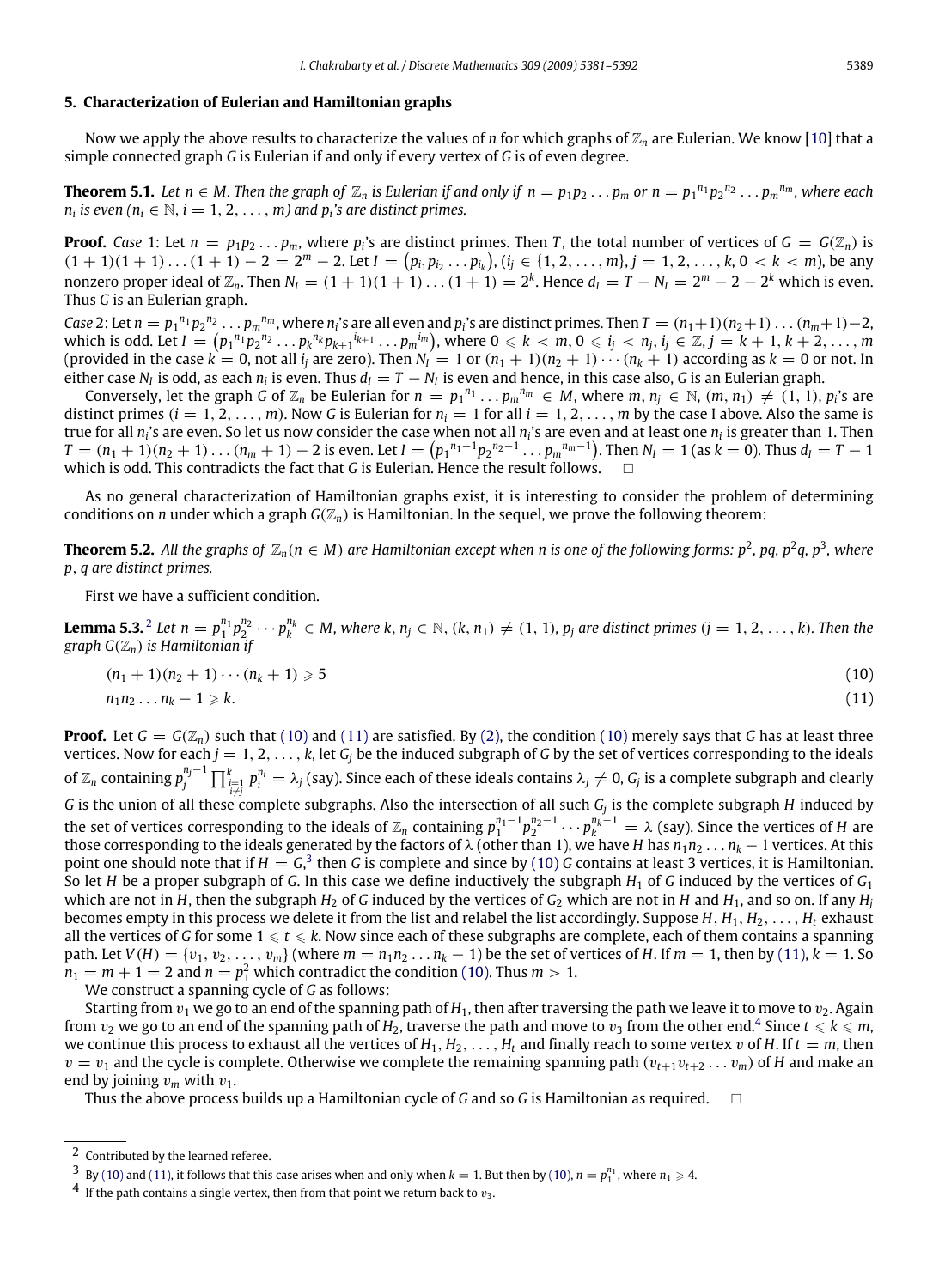We note that the condition [\(10\)](#page-8-1) is necessary as otherwise the number of vertices of *G* is less than 3 and no (Hamiltonian) cycle is possible. So we get that *G*(Z*n*) is not Hamiltonian if *n* is of the form *p* 2 , *pq* or *p* 3 for distinct primes *p* and *q*. On the other hand the condition [\(11\)](#page-8-2) is not necessary as  $G(\mathbb{Z}_{par})$  is Hamiltonian (cf. [Fig. 3\(](#page-4-4)c)) for distinct primes *p*, *q*, *r*; but  $n = pqr$ does not satisfy [\(11\).](#page-8-2) However [\(11\)](#page-8-2) is always satisfied if each  $n_i\geqslant 2$  for then  $n_1n_2\ldots n_k\geqslant 2^k\geqslant k+1$  for all  $k\geqslant 1$ . Thus it follows from the above lemma that the graph  $G(\mathbb{Z}_n)$  is Hamiltonian when  $k = 1$ ,  $n_1 \geq 4$  and  $k \geq 2$ ,  $n_i \geq 2$  for all  $i = 1, 2, \ldots, k$ .

<span id="page-9-1"></span>**Lemma 5.4.** *Let*  $n = p\alpha$  *where* p is a prime number such that  $p \nmid \alpha$  and  $\alpha \in M$ . If  $G(\mathbb{Z}_\alpha)$  is Hamiltonian, then  $G(\mathbb{Z}_n)$  is *Hamiltonian.*

**Proof.** Let  $G(\mathbb{Z}_{\alpha})$  be Hamiltonian for some  $\alpha \in M$  and p be a prime number such that  $p \nmid \alpha$ . Let  $n = p\alpha$ . Then vertices of  $G(\mathbb{Z}_n)$  correspond to the principal ideals generated by the non-trivial ( $\neq 1$  or *n*) factors of *n*. Now the set of such factors of *n* is  $V_1 \cup V_2 \cup \{p\}$ , where  $V_1 = \{\alpha_i \in \mathbb{N} \setminus \{1\} \mid \alpha_i \mid \alpha_j\}$  and  $V_2 = \{p\alpha_i \in \mathbb{N} \setminus \{1\} \mid \alpha_i \mid \alpha_j \neq \alpha\}$ . Now the subgraph  $H_1$  (say) of  $G(\mathbb{Z}_n)$  induced by the set of vertices corresponding to the ideals generated by elements of  $V_1$  is complete as each of these ideals contains  $\alpha$ . Again since  $(\alpha_i) \cap (\alpha_j) \neq \{0\}$  in  $\mathbb{Z}_\alpha$  if and only if  $(p\alpha_i) \cap (p\alpha_j) \neq \{0\}$  in  $\mathbb{Z}_n$ , the subgraph  $H_2$  (say) of  $G(\mathbb{Z}_n)$ induced by the set of vertices corresponding to the ideals generated by elements of  $V_2$  is isomorphic to the graph  $G(\mathbb{Z}_\alpha)$ . Hence this subgraph has a spanning path, $^5$  $^5$  say, ( $p\alpha_1,p\alpha_2,\ldots,p\alpha_t$ ) for some  $t\in\mathbb N.$  Certainly  $t\geqslant 3$  as  $G(\Bbb Z_\alpha)$  is Hamiltonian. Moreover the vertex corresponding to the ideal (*p*) is adjacent to all the vertices of  $H_2$  as  $p\alpha_i \in (p)$  for all *i*. Then the cycle

 $(p\alpha_1, p, p\alpha_2, p\alpha_3, \ldots, p\alpha_t, \alpha_t, \alpha, \alpha_{t-1}, \alpha_{t-2}, \ldots, \alpha_1, p\alpha_1)$ 

is a Hamiltonian cycle of  $G(\mathbb{Z}_n)$ .  $\square$ 

Now from the above discussion we know that the graph  $G(\mathbb{Z}_{p_1^{n_1}p_2^{n_2}})$  is Hamiltonian for  $n_1, n_2 \geqslant 2$ . So from the above lemma it follows that  $G(\mathbb{Z}_n)$  is Hamiltonian for  $n=p_1^{n_1}p_2^{n_2}p_3p_4\ldots p_k$ , where  $k\geqslant 2$  and  $n_1, n_2\geqslant 2$ . Similarly the graph  $G(\mathbb{Z}_{p_1^{n_1}p_2})$  is Hamiltonian for  $n_1\geqslant3$  by [Lemma 5.3](#page-8-5) as  $n_1\cdot1\geqslant3>2$  and hence  $G(\mathbb{Z}_n)$  is Hamiltonian for  $n=p_1^{n_1}p_2p_3p_4\ldots p_k$ , where  $k \geqslant 2$  and  $n_1 \geqslant 3$ . Again we note that the graph  $G(\mathbb{Z}_{pqr})$  is Hamiltonian (cf. [Fig. 3\(](#page-4-4)c)) and below we present a spanning cycle of the graph  $G(\mathbb{Z}_{p^2qr})$ :

 $(p, p^2q, p^2, p^2r, pr, pqr, r, q, qr, pq, p).$ 

Then by [Lemma 5.4,](#page-9-1) we have  $G(\mathbb{Z}_n)$  is Hamiltonian for  $n = p_1^{n_1}p_2p_3p_4\ldots p_k$  for  $k \geqslant 3$  and for  $n_1 = 1$  or 2. Finally that the graph *G*(Z*<sup>p</sup>* 2*q* ) is not Hamiltonian for distinct primes *p*, *q* is clear from [Fig. 3\(](#page-4-4)b). Thus we have proved that *G*(Z*n*) is Hamiltonian for all values of  $n \in M$  except the forms described in [Theorem 5.2.](#page-8-6)

#### **6. Another counting principle**

Now let us put the problem in the opposite direction. Suppose it is given that *G* is a graph of the ring  $\mathbb{Z}_n$  for some  $n \in M$ . Let *T* be the number of vertices of *G*. We wish to describe all non-isomorphic graphs *G* with *T* vertices which are graphs of  $\mathbb{Z}_n$  for some  $n \in M$ . By [\(2\),](#page-6-2) it is clear that such a graph G is completely determined by the factorization of the positive integer  $T + 2$ , i.e., if  $T + 2 = m_1 m_2 ... m_\nu$ , for some  $m_j \in \mathbb{N}, 1 < m_j \leq T + 2, j = 1, 2, ..., \nu$ , then *G* is the graph of  $\Z_n$  where  $n=p_1^{m_1-1}p_2^{m_2-1}\cdots p_v^{m_v-1}$  for any set of distinct primes  $p_1,p_2,\ldots,p_v.^6$  $p_1,p_2,\ldots,p_v.^6$  Indeed, suppose  $T+2$  has two different factorizations, namely

$$
T+2=a_1a_2\ldots a_t=b_1b_2\ldots b_k
$$

for some  $1 < a_i, b_j \le T+2, a_i, b_j \in \mathbb{N}$ ,  $i = 1, 2, ..., t, j = 1, 2, ..., k, t, k \in \mathbb{N}$ . Then the graphs corresponding to them are  $G(\mathbb{Z}_n)$  and  $G(\mathbb{Z}_m)$  respectively, where  $n=p_1^{a_1-1}p_2^{a_2-1}\cdots p_t^{a_t-1}$  and  $m=q_1^{b_1-1}q_2^{b_2-1}\cdots q_k^{b_k-1}$  for some sets of distinct primes  $p_1, p_2, \ldots, p_t$  and  $q_1, q_2, \ldots, q_k$ . Now the factorizations are different means that either some  $a_i \notin \{b_1, b_2, \ldots, b_k\}$  or some  $b_j \notin \{a_1, a_2, \ldots, a_t\}$ . By [\(6\),](#page-6-1) we know that in the former case,  $G(\mathbb{Z}_n)$  has some vertices of degree  $T - a_i$  but  $G(\mathbb{Z}_m)$  does not have any such vertex. Thus  $G(\mathbb{Z}_n)$  can not be isomorphic to the graph  $G(\mathbb{Z}_m)$ . Similar thing happens in the other case. We summarize the following fact in the next theorem and then illustrate the same by an example.

An *unordered factorization* of a natural number *n* > 1 is a representation of *n* as a product of positive integers greater than 1, the order of the factors in the product being irrelevant. The total number of unordered factorization of *n* is denoted by  $p^*(n)$ .

**Theorem 6.1.** *The number of non-isomorphic graphs of*  $\mathbb{Z}_n$  *(for various n*  $\in$  *M) for a given number T of vertices is equal to the number of (unordered) factorizations of T* + 2*.*

<span id="page-9-0"></span><sup>5</sup> For convenience we are writing only the generators of the ideals corresponding to the vertices of the cycle.

<span id="page-9-2"></span> $^6$  Since lattices of ideals of rings  $\mathbb{Z}_n$  and  $\mathbb{Z}_m$  are isomorphic for  $n=p_1^{n_1}p_2^{n_2}\cdots p_k^{n_k}$  and  $m=q_1^{n_1}q_2^{n_2}\cdots q_k^{n_k}$ , where  $p_j$  and  $q_j$   $(j=1,2,\ldots,k)$  are two different sets of distinct primes, the graph  $G(\mathbb{Z}_n)$  is isomorphic to the graph  $\bar{G}(\mathbb{Z}_m)$ .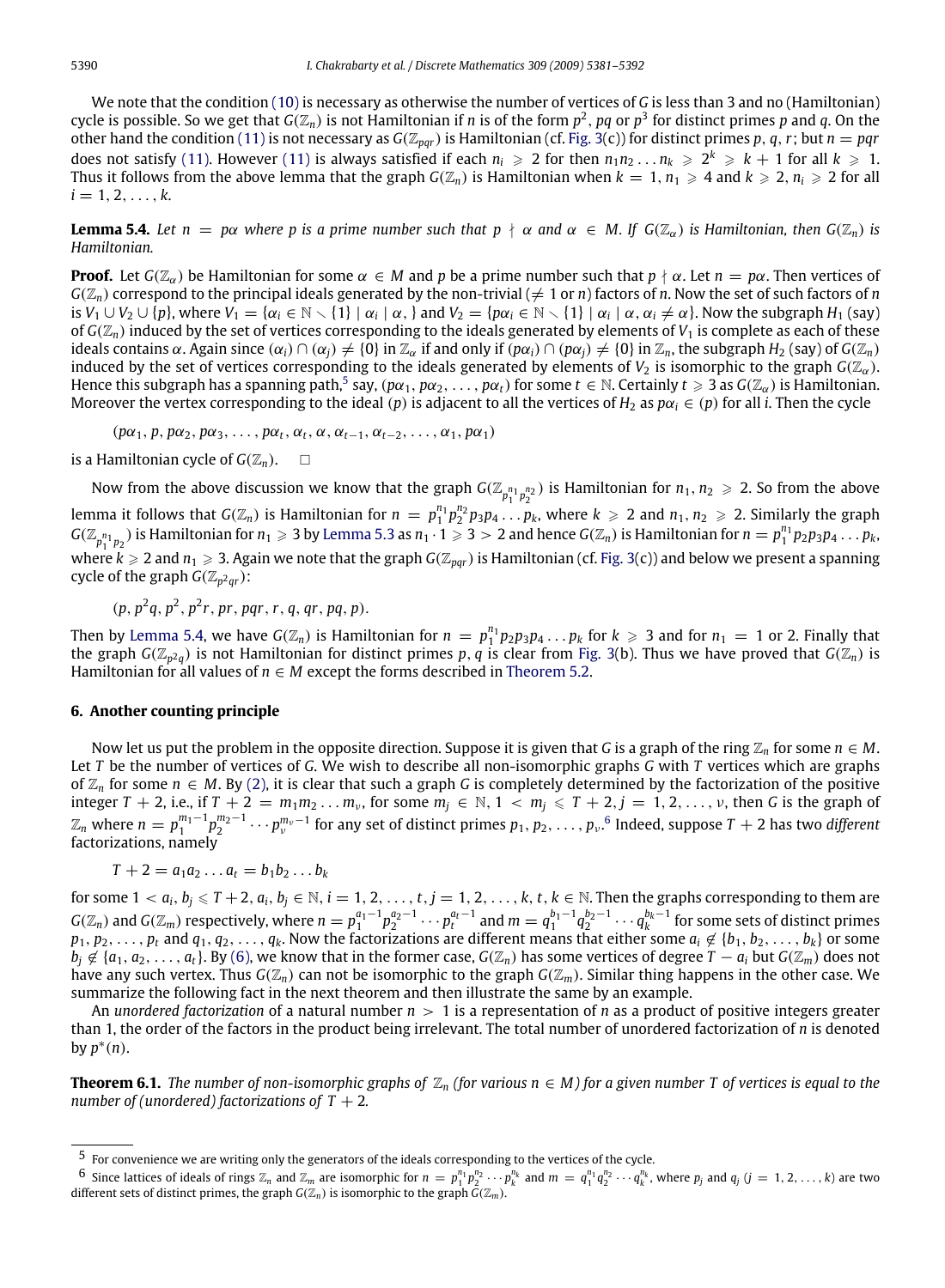**Example 6.2.** Suppose  $T = 4$ . Then  $T + 2 = 6$  which has two different factorizations, namely,  $6 = 3.2 = 6$ . So either  $G = G(\mathbb{Z}_{p^2q})$  or  $G = G(\mathbb{Z}_{p^5})$ , where p, q are distinct primes (cf. [Fig. 3\(](#page-4-4)b) and [5\)](#page-5-1). These are the only non-isomorphic graphs of 4 vertices, among the graphs of  $\mathbb{Z}_n$  for some  $n\in M.$  Note that in the graph  $G(\mathbb{Z}_{p^2q})$ , the number of vertices of degree *T* − 1 (=3) is 2.1 − 1 = 1, the number of vertices of degree *T* − (2 + 1) (=1) is 1 and the number of vertices of degree *T* − (1 + 1) (=2) is 2, whereas in the graph *G*( $\mathbb{Z}_{p^5}$ ), the number of vertices of degree *T* − 1 (=3) is 5 − 1 = 4 and there are no vertices of degree 1 or 2.

We have the following recursion formula for finding *p* ∗ (*n*):

**Theorem 6.3** ([\[5\]](#page-11-8)). Let  $n=p_1^{n_1}p_2^{n_2}\ldots p_k^{n_k}$  be the prime factorization of a natural number n, where  $p_i$  are distinct primes,  $n_i\in\mathbb{N}$ *for all i* = 1, 2, ..., *k*, ( $k \in \mathbb{N}$ ), with  $n_1 = \min\{n_i \mid i = 1, 2, ..., k\}$ . Then

$$
p^*(n)n_1 = \sum_{r=1}^{n_1} r \cdot \left( \sum_{\substack{d \mid \frac{n}{p_1}} \lambda(p_1^r d) p^*} {\binom{n}{p_1^r d}} \right), \tag{12}
$$

where  $\lambda(m) = \sum_{i | c(m)} \frac{1}{i}$ ,  $c(m) = \gcd\{r, r_2, \ldots, r_k\}$  for  $m = p_1^r p_2^{r_2} \ldots p_k^{r_k}$ ,  $0 < r \leq n_1$  and  $0 \leq r_j \leq n_j$ ,  $r, r_j \in \mathbb{N}$ ,  $j = 2, 3, \ldots, k.$ 

**Corollary 6.4** (*[\[5\]](#page-11-8)*). Let n be a natural number and p be a prime number such that  $p \nmid n$ . Then

$$
p^*(np) = \sum_{d|n} p^*(d). \tag{13}
$$

*In particular, for any two distinct prime numbers p*, *q and for any natural number n,*

$$
p^*(pq^n) = \sum_{i=0}^n p(i). \tag{14}
$$

*where p*(*i*) *denotes the number of (additive) partitions of i.*

**Example 6.5.** Let  $T = 70$ . Then  $T + 2 = 3^2 \cdot 2^3$ . Now the divisors of  $2^3$  are 1, 2, 4, 8. So we have

$$
p^*(72) \cdot 2 = \sum_{i=1}^2 i \cdot \left( \sum_{d|8} \lambda(3^i d) p^* \left( \frac{72}{3^i d} \right) \right),
$$
  
= { $p^*(24) + p^*(12) + p^*(6) + p^*(3)$ } + 2 \cdot { $\lambda(3^2)p^*(8) + \lambda(3^2 \cdot 2)p^*(4)$   
+  $\lambda(3^2 \cdot 2^2)p^*(2) + \lambda(3^2 \cdot 2^3)p^*(1)$ }

Now  $p^*(2) = p^*(3) = 1$ ,  $p^*(4) = p^*(2^2) = p(2) = 2$ ,  $p^*(8) = p^*(2^3) = p(3) = 3$ . Again  $p^*(6) = p^*(3 \cdot 2) = 1 + p(1) = 3$ 2,  $p^*(12) = p^*(3 \cdot 2^2) = 1 + p(1) + p(2) = 4$ ,  $p^*(24) = p^*(3 \cdot 2^3) = 1 + p(1) + p(2) + p(3) = 7$  by [\(14\).](#page-10-0) Thus we have  $p^*(72) \cdot 2 = \{7+4+2+1\} + 2 \cdot \{(1+\frac{1}{2}) \cdot 3 + 1 \cdot 2 + (1+\frac{1}{2}) \cdot 1 + 1 \cdot 1\} = 14 + 18 = 32$ . Hence  $p^*(72) = 16$ . Thus there are 16 non-isomorphic graphs of 70 vertices, which are graphs of  $\mathbb{Z}_n$  for some  $n \in M$ .

We wish to make a final comment that the structure of the graph  $G(\mathbb{Z}_n)$  as described in the proof of [Lemma 5.3](#page-8-5) (which is, in fact, a contribution of the learned referee) enabled us to characterize these graphs in a more precise way. A very interesting consequence of this characterization is that every simple (undirected) graph becomes an induced subgraph of  $G(\mathbb{Z}_n)$  for some  $n \in M$  (details of which is long and beyond the scope of this paper). We briefly illustrate this in the following example:

**Example 6.6.** Let *G* be the following graph with the vertex set  $V = \{v_1, v_2, \ldots, v_6\}$ :

<span id="page-10-0"></span>